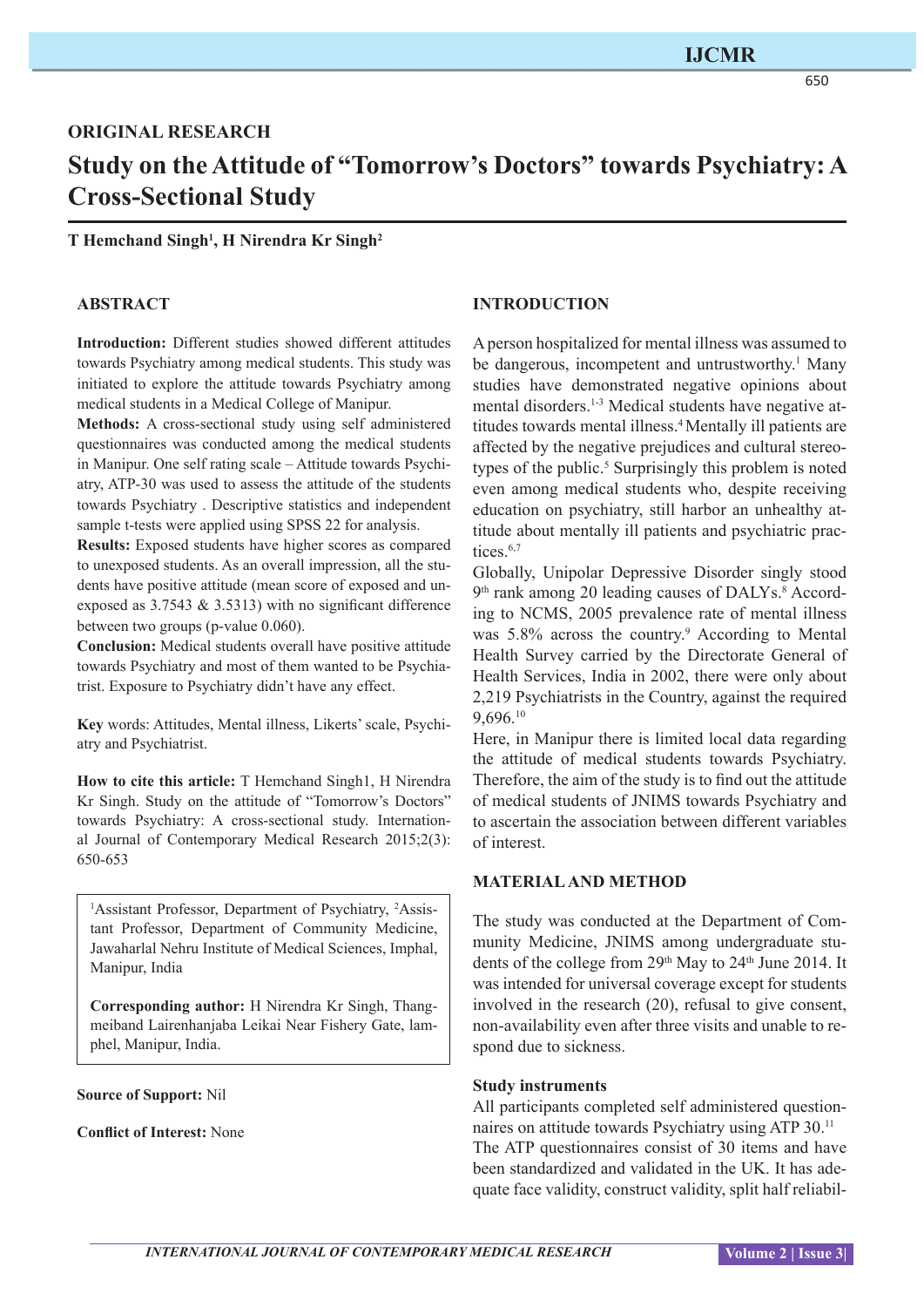ity and high test- retest reliability, has been widely used in attitudinal studies on medical students. It covers 8 (eight) related attitudinal areas pertaining to psychiatric patients, psychiatric illness, psychiatric knowledge, psychiatrists, psychiatric career choice, psychiatric institutions and psychiatric teaching. Respondents are expected to express their agreement or disagreement to each statement on a 5-point Likerts' scale ranging from 1 (agree strongly) to 5 (strongly disagree). Half of the items (Statement number 4,5,7,9,10,11,12,14,18 ,20,23,25,28 & 29) are positively phrased whereas the remaining half is reversely scored. High scores indicate a positive ATP. A logical neutral ATP is indicated by a score of 3 for each statement. Whenever it was needed, Items were rephrased for increased clarity for the present enquiry, without altering their meaning.

Exposed students are those undergraduate medical students who are in the sixth semesters and above. Written consent was taken from the respondents before involvement and confidentiality was maintained by excluding personally identifiable characteristics.

# **STATISTICAL ANALYSIS:**

The statistical package SPSS  $22<sup>nd</sup>$  version was used for analysis. Descriptive statistics are expressed in the form of mean and percentage etc. The difference in means was tested using t-test after checking the distribution to be normal. An alpha level of significance was set at 0.05 for all analysis.

# **RESULTS**



In the college, there were 380 eligible medical students out of which 323 students responded giving rise to 85% response rate. Out of 323 students, 50.2% were unexposed while 49.8% were already exposed.

Table-1 illustrates the religion of the participants where 41.8% of them are Hindu. More than half of them (55%) didn't attend religious services regularly. Many of them (57.6%) have known someone with mental illness, while only 17% of the participants have volunteered/ worked with individuals who had mental illness.

Table-2 shows that, in all the statements, exposed students have higher scores as compared to unexposed students, however the difference is significant in the Statements 1,2,3,5,6,8,9,12,13,17,18,19,20,21,24,25,2 6,27 and 30. Regarding statement "I would like to be a Psychiatrist" more number of students have positive attitude (mean scores of exposed and unexposed as 2.84 and 2.71), however many of them refused that Psychiatry is a respected branch of medicine (mean scores of exposed and unexposed as 4.17 and 4.04 with logical neutral score as 3). As an overall impression regarding attitude towards Psychiatry, all the students have positive attitude (mean score of exposed and unexposed as 3.7543 and 3.5313) with no significant difference between the two groups (p-value 0.060).

# **DISCUSSION**

According to study done by O.I.N Buhari et al, it was found that there was fairly positive attitude towards Psychiatry at the beginning and end of the posting (mean ATP score were  $91.8 \pm 7.6$  and  $92.5 \pm 8.5$  with logical neutral score as 90) and the difference was not significant.<sup>12</sup> Similar findings i.e mean scores of exposed and unexposed as 3.7543 and 3.5313 (p-value =0.060) are found in the present study. In the study of OIN Buhari only 16% at the beginning and 20% at the end of posting in Psychiatry opted to become Psychiatrist. Asiri Rodrigo et al found that even after Psychiatry posting only 25.8% agree the Statement while  $27.9\%$  of the respondents disagree.<sup>13</sup> On the contrary, the present study in this positive statement shows that higher number of students' i.e exposed and unexposed mean scores as 2.84 and 2.71 have opinion to become Psychiatrist. The difference in findings could be because of the reason that the study areas are different ie Nigeria, Sri Lanka and India; there are number of internal and external unrests facing in the state (India) thus indirectly sensitizing the students for the needs of the Speciality.

# **LIMITATION**

The inherent property of cross-sectional study is considered as the limitation because cohort study regarding the topic gives reliable findings.

# **STRENGTH OF THE STUDY**

Using internationally accepted tools the findings of the study have validity.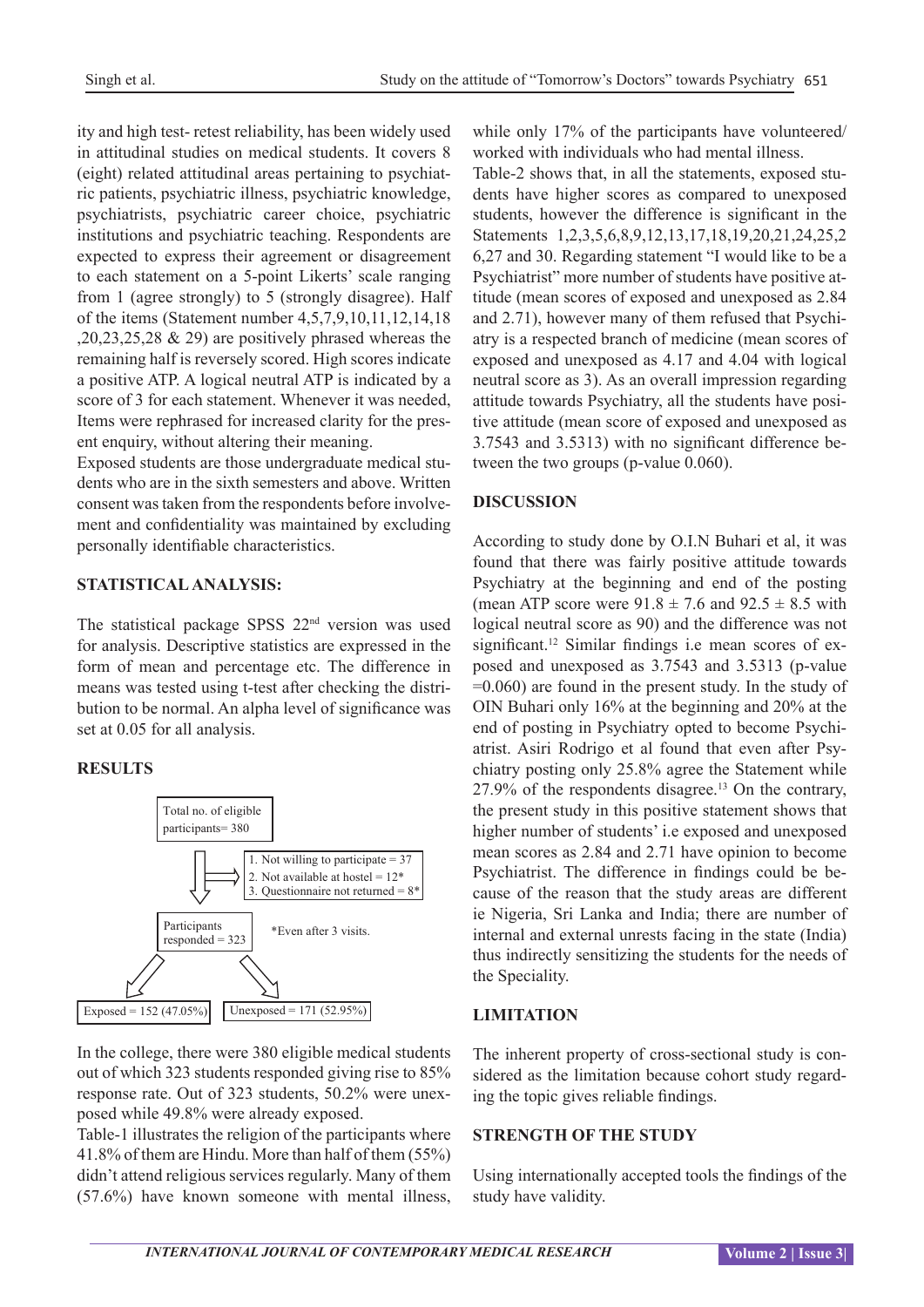| SI. No                                                                                       | <b>Characteristics</b>                                                          | <b>Types</b>   | Frequency $(\% )$ | Total $(\% )$ |  |  |  |  |
|----------------------------------------------------------------------------------------------|---------------------------------------------------------------------------------|----------------|-------------------|---------------|--|--|--|--|
| 1                                                                                            | Religion                                                                        | Hindu          | 135(41.8)         | 323 (100)     |  |  |  |  |
|                                                                                              |                                                                                 | Christian      | 96(29.7)          |               |  |  |  |  |
|                                                                                              |                                                                                 | Meitei         | 63(14.5)          |               |  |  |  |  |
|                                                                                              |                                                                                 | Islam          | 26(8)             |               |  |  |  |  |
|                                                                                              |                                                                                 | Jewish         | 2(0.6)            |               |  |  |  |  |
|                                                                                              |                                                                                 | Others         | 1(0.3)            |               |  |  |  |  |
| $\overline{2}$                                                                               | Whether attended religious services regularly?                                  | Yes            | 143(44.3)         | 321 (99.4)    |  |  |  |  |
|                                                                                              |                                                                                 | N <sub>0</sub> | 178(55.1)         |               |  |  |  |  |
| 3                                                                                            | Do you know someone with mental illness?                                        | Yes            | 186 (57.6)        | 321 (99.4)    |  |  |  |  |
|                                                                                              |                                                                                 | N <sub>0</sub> | 135(41.8)         |               |  |  |  |  |
| $\overline{4}$                                                                               | Have you ever volunteered / worked with individual who has a<br>mental illness? | Yes            | 55 (17)           | 320 (99)      |  |  |  |  |
|                                                                                              |                                                                                 | No             | 265(82)           |               |  |  |  |  |
| <b>Table 1 - Distribution showing certain background characteristics of the participants</b> |                                                                                 |                |                   |               |  |  |  |  |

| SI. | <b>Questions</b>                                                                                              | <b>Exposed</b> |      | Unexposed |      | p-value |
|-----|---------------------------------------------------------------------------------------------------------------|----------------|------|-----------|------|---------|
| No. |                                                                                                               | N              | Mean | N         | Mean |         |
| 1.  | Psychiatry is unappealing because it makes little use of medical<br>training.                                 | 152            | 4.22 | 170       | 3.94 | 0.005   |
| 2.  | Psychiatrist talks a lot but do very little.                                                                  | 152            | 4.07 | 171       | 3.92 | 0.042   |
| 3.  | Psychiatric hospitals are little more that prison.                                                            | 151            | 3.84 | 169       | 3.57 | 0.019   |
| 4.  | I would like to be a Psychiatrist.                                                                            | 152            | 2.84 | 171       | 2.71 |         |
| 5.  | It is quite easy for me to accept the efficacy of Psychotherapy.                                              | 152            | 3.25 | 171       | 3.02 | 0.029   |
| 6.  | On the whole, people taking up psychiatric training are running<br>away from participation in real medicine.  | 152            | 3.97 | 170       | 3.44 | 0.000   |
| 7.  | I would consider a career in Psychiatry after completing my med-<br>ical undergraduate studies.               | 152            | 2.83 | 171       | 2.70 | 0.191   |
| 8.  | The practice of Psychotherapy basically is fraudulent since there<br>is no strong evidence that is effective. | 151            | 3.94 | 171       | 3.62 | 0.001   |
| 9.  | Psychiatric teaching increases our understanding of medical and<br>surgical patients.                         | 152            | 3.86 | 171       | 3.67 | 0.029   |
| 10. | The majority of students report that their Psychiatric posting has<br>been valuable.                          | 152            | 3.59 | 170       | 3.49 | 0.259   |
| 11. | Psychiatry is a respected branch of medicine                                                                  | 151            | 4.17 | 170       | 4.04 | 0.072   |
| 12. | Psychiatric illness deserves at least as much attention as physical<br>illness.                               | 152            | 4.43 | 169       | 4.18 | 0.016   |
| 13. | Psychiatry has very little scientific information to go on.                                                   | 152            | 3.76 | 171       | 3.49 | 0.015   |
| 14. | With forms of therapy now at hand, most Psychiatric patients<br>improve.                                      | 151            | 4.00 | 171       | 3.78 | 0.009   |
| 15. | Psychiatrists tend to be at least as stable as the average Doctors.                                           | 152            | 2.46 | 171       | 2.56 | 0.298   |
| 16. | Psychiatric treatment causes patients to worry too much about<br>their symptoms.                              | 152            | 3.23 | 171       | 3.26 | 0.822   |
| 17. | Psychiatrists get little satisfaction from their work than other<br>specialists.                              | 152            | 3.74 | 171       | 3.27 | 0.000   |
| 18. | It is interesting to try and unravel the cause of Psychiatric illness.                                        | 152            | 4.11 | 170       | 4.05 | 0.007   |
| 19. | There is very little that Psychiatrists can do for their patients.                                            | 152            | 4.11 | 171       | 3.85 | 0.008   |